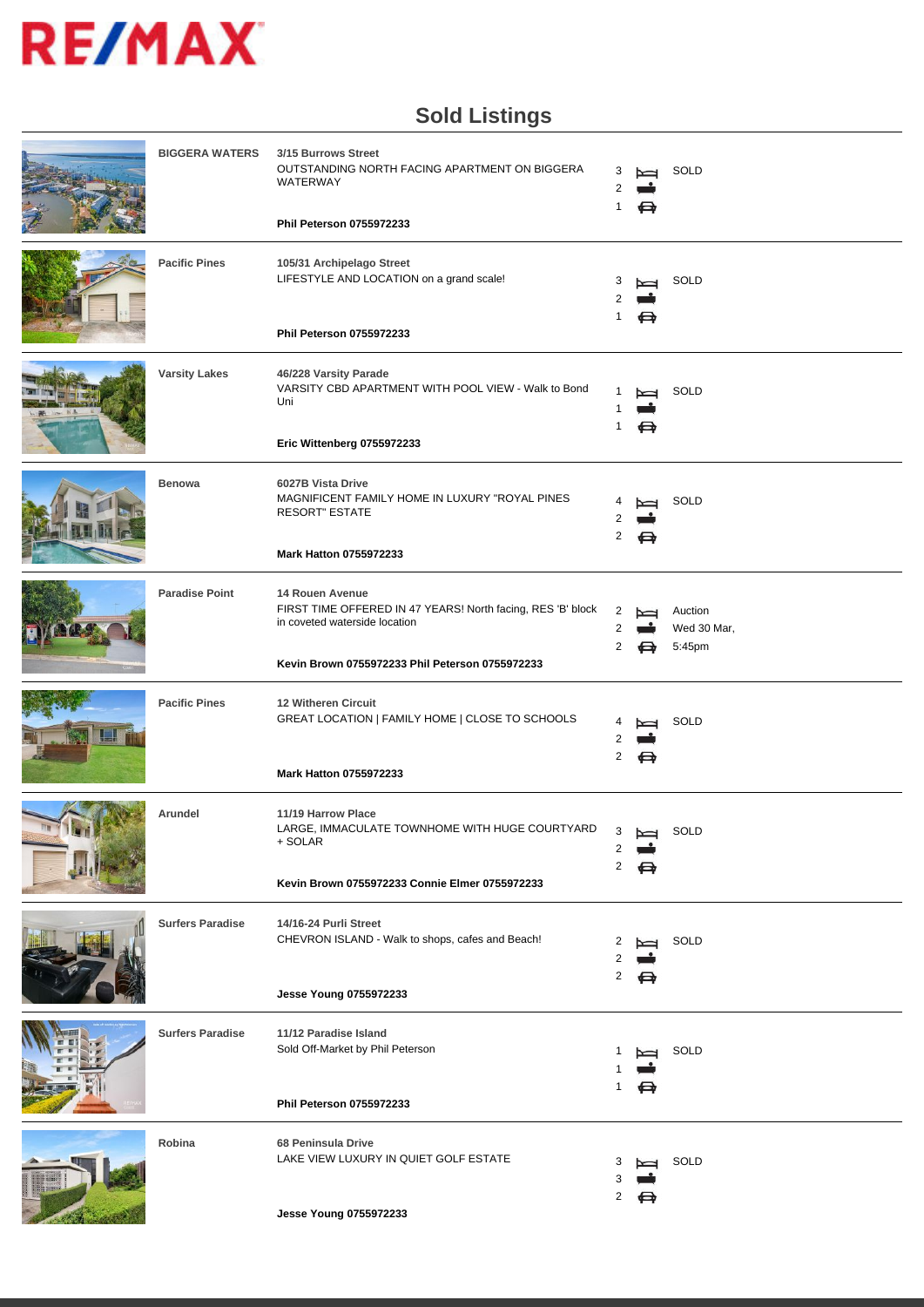|   | Coomera                 | 5 Pisces Court<br>SOLD OFF MARKET BY JESSE YOUNG - RE/MAX Coast<br>Jesse Young 0755972233                                                           | 2           | ⊖      | SOLD                          |
|---|-------------------------|-----------------------------------------------------------------------------------------------------------------------------------------------------|-------------|--------|-------------------------------|
|   |                         |                                                                                                                                                     |             |        |                               |
|   | Runaway Bay             | 22/12-18 Bayview Street<br>EAST FACING OPPORTUNITY IN BOUTIQUE BUILDING - Walk<br>to Water and Cafes<br>Phil Peterson 0755972233                    | 2<br>1      | ⇔      | SOLD                          |
|   | Runaway Bay             | 4/10 Ray Street<br>LUXURY TRI-LEVEL WATERFRONT TOWNHOME<br>Phil Peterson 0755972233                                                                 | 3<br>2      | ⇔      | SOLD                          |
|   | Southport               | 2/22 Beatty Street<br>SUPER CHIC TOWN HOME MINUTES FROM CBD & WATER.<br>Kevin Brown 0755972233 Connie Elmer 0755972233                              | 3<br>2      | ⇔      | SOLD                          |
|   | <b>Pacific Pines</b>    | 9/14 Norris Street<br>AMAZING LOCATION   STUNNING PROPERTY   INCREDIBLE<br><b>VALUE</b><br><b>Mark Hatton 0755972233</b>                            | З<br>1      | ⇔      | SOLD                          |
|   | Southport               | 21203/5 Lawson Street<br>Southport Central: CBD Convenience with Spectacular Views<br>Jesse Young 0755972233 Andre Kila                             | 2           |        | SOLD                          |
|   | Ashmore                 | 10/2 Girraween Grove<br>EXECUTIVE HOME IN BOUTIQUE COMPLEX - Overlooks Park<br>Kevin Brown 0755972233 Connie Elmer 0755972233                       | 3<br>2<br>2 | Z<br>⇔ | Auction<br>Thu 21 Oct, 5:45pm |
|   | <b>Surfers Paradise</b> | 13/12 Paradise Island<br>BOUTIQUE "TIVOLI" APARTMENT FOR SALE - PERFECT FOR<br>OWNER OR INVESTOR!<br>Phil Peterson 0755972233                       |             | ⇔      | SOLD                          |
| 向 | <b>Biggera Waters</b>   | 3202/25-31 East Quay Drive<br>LOCATION and LIFESTYLE opposite Harbour Town Shopping<br>Centre<br>Phil Peterson 0755972233                           | 1           | ⇔      | SOLD                          |
|   | <b>Biggera Waters</b>   | 1803/5 Harbour Side Court<br>3 BEDROOM + STUDY STUNNER WITH RIVER VIEWS<br>OPPOSITE HARBOUR TOWN<br>Jesse Young 0755972233 Phil Peterson 0755972233 | З<br>1      | ⇔      | SOLD                          |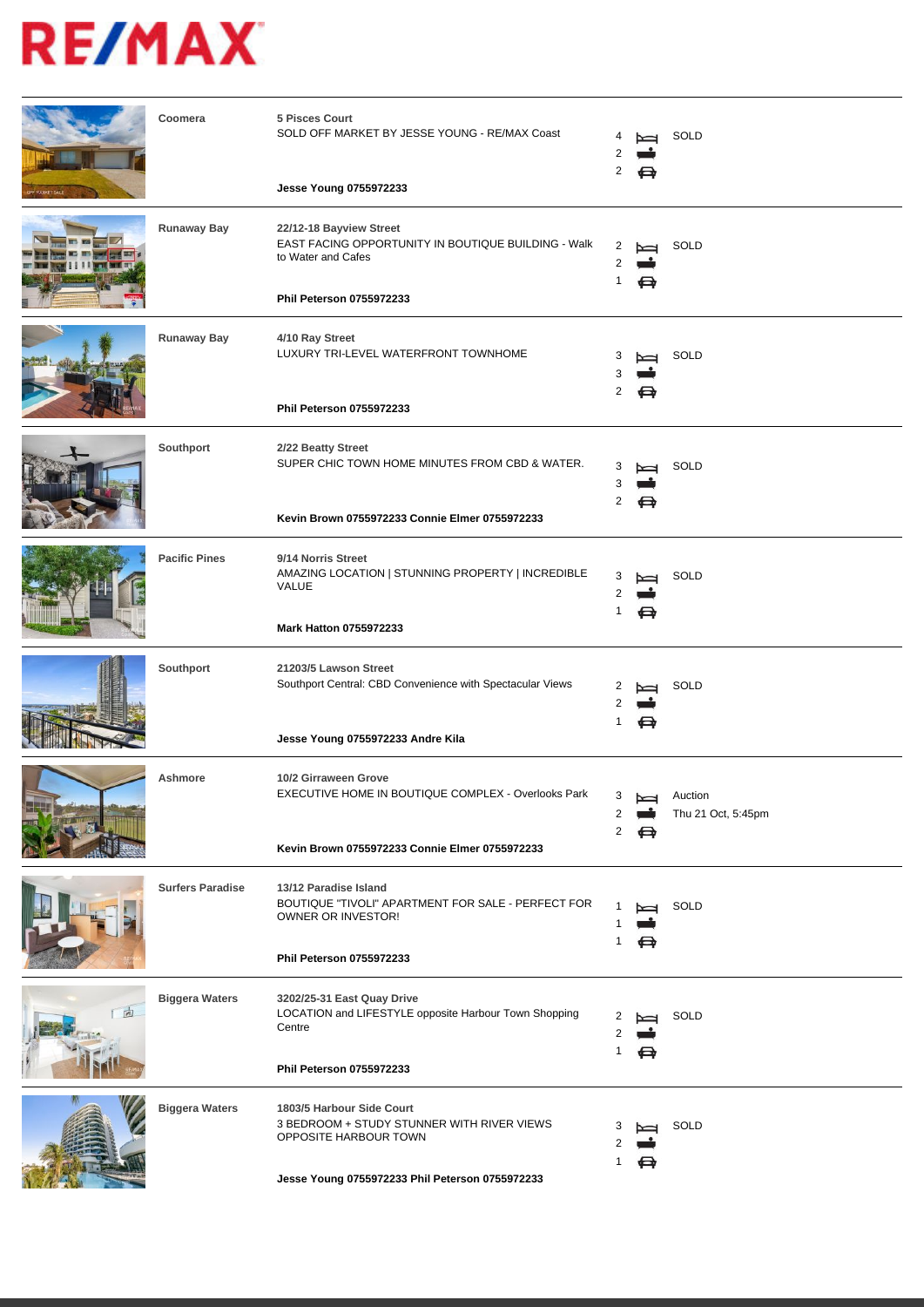| <b>Benowa</b>           | 8006b Vista Drive<br>OPEN HOME CANCELLED<br><b>Mark Hatton 0755972233</b>                                                               | 3      |                     | SOLD                         |
|-------------------------|-----------------------------------------------------------------------------------------------------------------------------------------|--------|---------------------|------------------------------|
| Miami                   | 54/12 Landau Court<br>AUCTION CANCELLED - Contact Agent<br>Kevin Brown 0755972233 Connie Elmer 0755972233                               | 1      | $\overline{ }$<br>⇔ | SOLD                         |
| <b>Surfers Paradise</b> | 15/12 Paradise Island<br>SPECTACULAR NORTHERN FACING, WATERFRONT<br>APARTMENT WITH SURFERS VIEWS - "TIVOLI"<br>Phil Peterson 0755972233 | -1     | ⇔                   | SOLD                         |
| <b>PARKWOOD</b>         | <b>46 Peter Senior Court</b><br>GOLF COURSE FRONTAGE - PRIME PARKWOOD<br>Kevin Brown 0755972233 Connie Elmer 0755972233                 | 5<br>3 | ⇔                   | Auction<br>Thu 9 Sep, 5:00pm |
| <b>Surfers Paradise</b> | 13/33 Elkhorn Avenue<br>(Sold Off Market) Commercial Office in Surfers Paradise CBD<br>Kevin Brown 0755972233                           |        |                     | SOLD                         |
| <b>Broadbeach</b>       | 23204/21 Elizabeth Avenue<br>ORACLE - Phenomenal Views + Absolute Luxury in Heart of<br>Broadbeach<br>Jesse Young 0755972233            | 1      | ⇔                   | SOLD                         |
| Coomera                 | <b>11 Pisces Court</b><br>QUIET CUL-DE-SAC - Modern home with great usable yard<br>Jesse Young 0755972233                               | 2      | ⇔                   | SOLD                         |
| Southport               | 415/6 Aqua Street<br>CENTRALLY LOCATED MODERN APARTMENT - No Car No<br>Problem!<br>Jesse Young 0755972233                               | 1      | ⇔                   | SOLD                         |
| <b>Varsity Lakes</b>    | 11/228 Varsity Parade<br>INVESTOR SPECIAL IN CENTRAL VARSITY LAKES<br>Eric Wittenberg 0755972233                                        | 1      |                     | SOLD                         |
| Molendinar              | 64 Coachwood Drive<br>SOLD at Auction<br>Kevin Brown 0755972233                                                                         | 5<br>2 | ⇔                   | Auction<br>Thu 5 Aug, 6:00pm |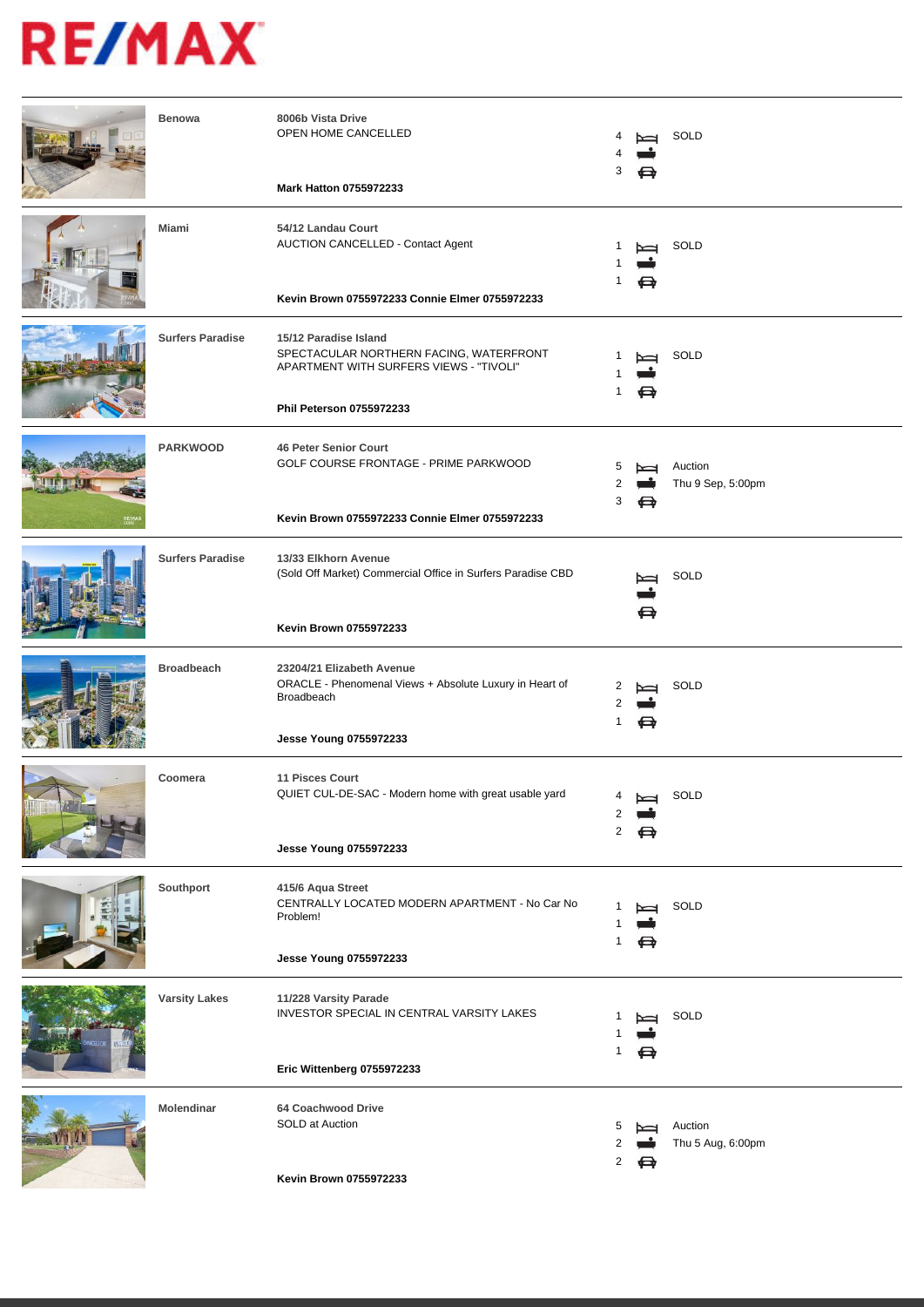| <b>Surfers Paradise</b> | 61/5 Admiralty Drive<br>PARADISE WATERS BOUTIQUE WATERFRONT APARTMENT<br>(11TH FLOOR)<br>Kevin Brown 0755972233 Phil Peterson 0755972233 | 2      | ⇔                  | SOLD |
|-------------------------|------------------------------------------------------------------------------------------------------------------------------------------|--------|--------------------|------|
| Coomera                 | 9 Pisces Court<br>MODERN FAMILY HOME CLOSE TO WESTFIELD & TRAIN<br>Jesse Young 0755972233                                                | 2      | ⇔                  | SOLD |
| Parkwood                | 4 Wardley Drive<br>MOVE STRAIGHT IN AND LIVE THE DREAM<br>Kevin Brown 0755972233 Connie Elmer 0755972233                                 | 2      | ⇔                  | SOLD |
| <b>Reedy Creek</b>      | 32 Woodland Drive<br>FIRST TIME ON THE MARKET IN 24 YEARS! Opposite Park -<br>Walk to Shops<br>Eric Wittenberg 0755972233                |        |                    | SOLD |
| <b>SOUTHPORT</b>        | 154 Benowa Road<br>Great location, Tradies, first home buyers and investors should<br>inspect.<br>Kevin Brown 0755972233                 | 3<br>2 | ⊖                  | SOLD |
| Coombabah               | 3/176 Oxley Drive<br>PRIVATE NORTH-FACING VILLA - Immaculate with low body<br>Corp!<br>Phil Peterson 0755972233                          | 3<br>1 | $\overline{}$<br>⇔ | SOLD |
| Molendinar              | 9 Innes Avenue<br>Owner must sell<br>Kevin Brown 0755972233 Jesse Young 0755972233                                                       | З      |                    | SOLD |
| <b>Biggera Waters</b>   | 205/3 Compass Drive<br>WALK TO HARBOURTOWN & BROADWATER - MODERN<br>APARTMENT IN SECURE BUILDING<br>Phil Peterson 0755972233             |        | ⇔                  | SOLD |
| Parkwood                | 13 Whiteley Chase<br>YES! YES! YES! Parkwood's most affordable home<br>Kevin Brown 0755972233 Connie Elmer 0755972233                    | 3<br>2 |                    | SOLD |
| Mudgeeraba              | 17/1 Hinterland Drive<br>Modern Split Level Town-home with Hinterland Vista<br>Eric Wittenberg 0755972233 Kevin Brown 0755972233         | 2      | ⇔                  | SOLD |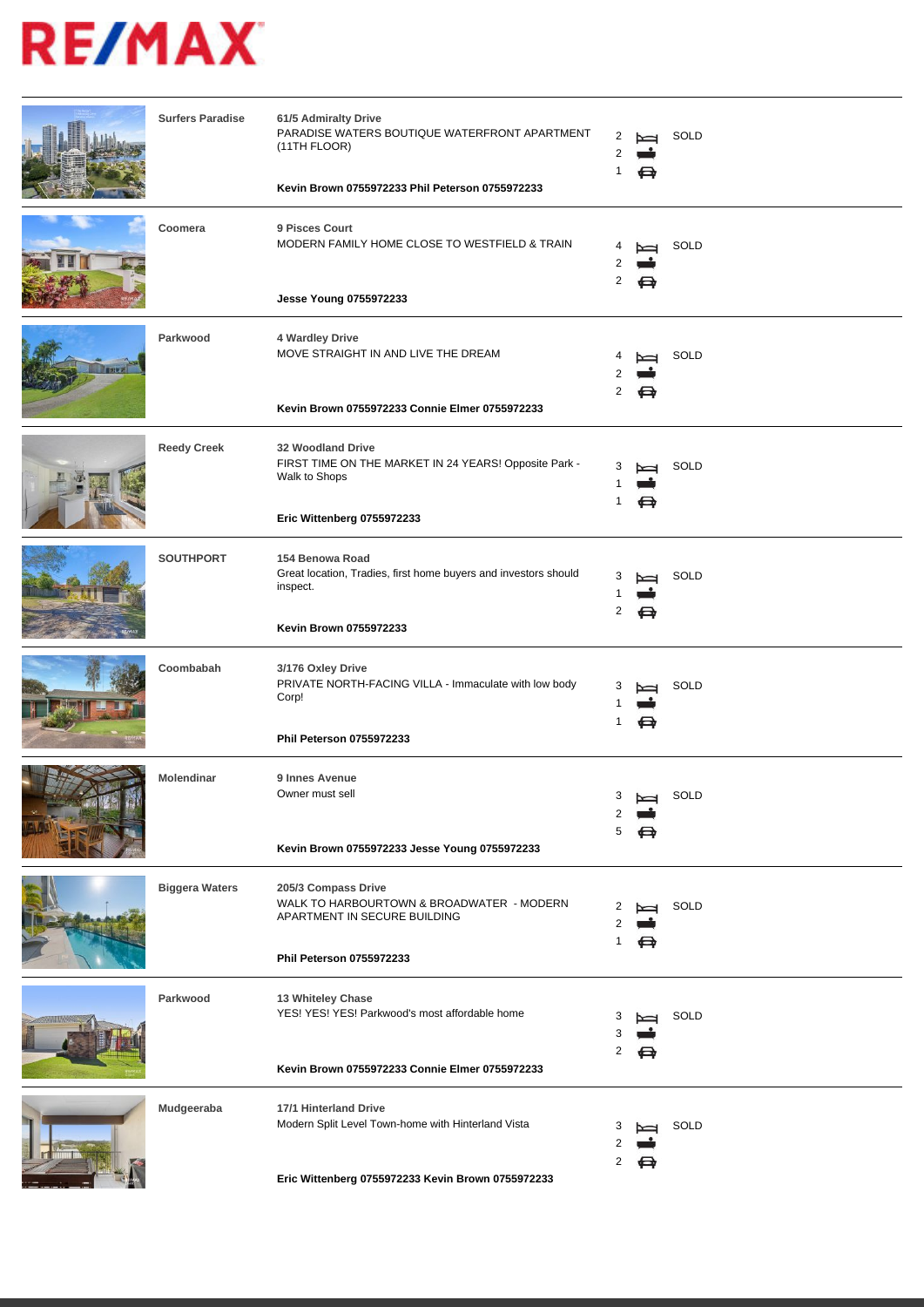| <b>Varsity Lakes</b> | 3120/397 Christine Avenue<br>CHIC CBD APARTMENT IN SECURE COMPLEX WITH RESORT<br><b>FACILITIES</b><br>Eric Wittenberg 0755972233                        | 1      | ⇔ | SOLD                          |
|----------------------|---------------------------------------------------------------------------------------------------------------------------------------------------------|--------|---|-------------------------------|
| Labrador             | 11/14 Liam Court<br>SPACIOUS AND BRIGHT IN EXCLUSIVE GATED COMPLEX -<br>Walk to Harbourtown<br>Kevin Brown 0755972233 Phil Peterson 0755972233          | 3<br>1 | ⇔ | SOLD                          |
| Coomera              | <b>8 McDowall Court</b><br>LARGE, PRIVATE AND MODERN - 32SQ home in sought after<br>'Genesis Estate'<br>Kevin Brown 0755972233 Phil Peterson 0755972233 | 5<br>6 | ⇔ | Auction<br>Thu 20 May, 6:00pm |
| <b>Varsity Lakes</b> | 134/1-7 Moores Crescent<br>SOLD OFF MARKETING BY ERIC WITTENBERG<br>Eric Wittenberg 0755972233                                                          | 1      | ⇔ | SOLD                          |
| Beenleigh            | 42 Tansey Street<br>Classic Queenslander on over 1000m2 in the heart of Beenleigh -<br><b>Potential Plus!!</b><br>Phil Peterson 0755972233              | 0      |   | SOLD                          |
| <b>Upper Coomera</b> | <b>36 Velox Circuit</b><br>DUPLEX PAIR - Sold Off Market in 48 Hours by Jesse Young<br>Jesse Young 0755972233                                           | 6<br>2 | ⊖ | SOLD                          |
| Runaway Bay          | 6 Clam Street<br>SOLD by Phil Peterson<br>Kevin Brown 0755972233 Phil Peterson 0755972233                                                               |        |   | SOLD                          |
| <b>Upper Coomera</b> | 15 Bushgum Crescent<br>WALK TO SCHOOL AND SHOPS - Perfect home or investment<br>Kevin Brown 0755972233 Phil Peterson 0755972233                         |        | ⇔ | SOLD                          |
| Pimpama              | <b>48 Percy Earl Crescent</b><br>NORTH FACING OPPORTUNITY WITH NO REAR<br>NEIGHBOURS - Walk to school<br>Jesse Young 0755972233                         | 2      | ⇔ | SOLD                          |
| Pimpama              | 1 Geoffrey Miller Avenue<br>INVESTORS LOOK!! NEAR NEW, RENTED, WALK TO<br><b>SCHOOLS &amp; PARK</b><br>Jesse Young 0755972233                           | 2      |   | SOLD                          |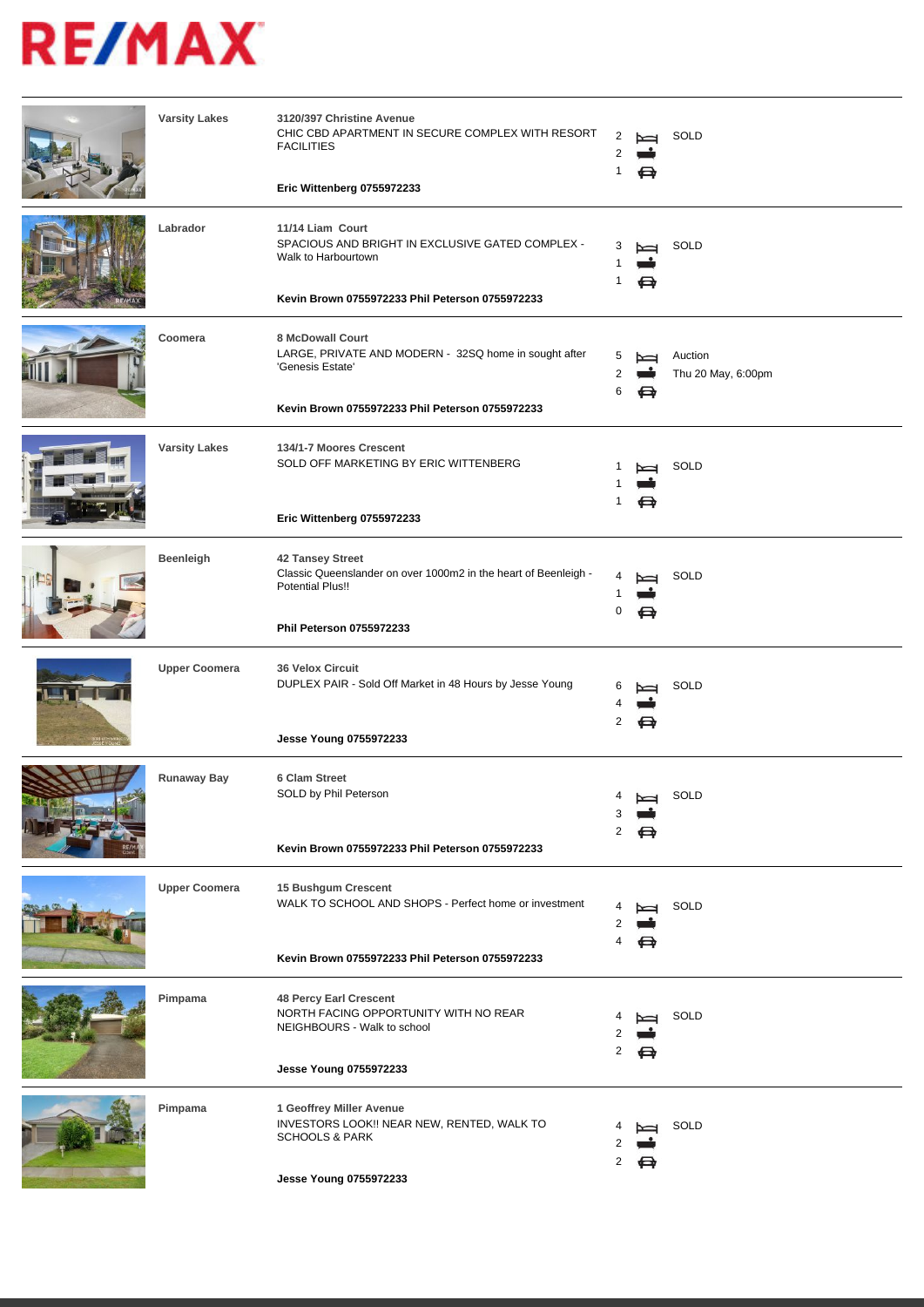| Ashmore                 | 1 Tallowood Road<br>Corner Block Beauty - Large home and even bigger opportunity!<br><b>Phil Peterson 0755972233</b>                                | 2           | ⇔           | SOLD                              |
|-------------------------|-----------------------------------------------------------------------------------------------------------------------------------------------------|-------------|-------------|-----------------------------------|
|                         |                                                                                                                                                     |             |             |                                   |
| <b>Surfers Paradise</b> | 3402/3400 Surfers Paradise Boulevard<br>34th Floor "Sun City" - Magic Ocean Views in iconic Gold Coast<br><b>Building</b><br>Jesse Young 0755972233 | 1           | ⇔           | SOLD                              |
| <b>Broadbeach</b>       | 22905/21 Elizabeth Street<br>ORACLE - Phenomenal Views + Absolute Luxury in Heart of<br>Broadbeach<br>Jesse Young 0755972233                        | 1           | ⇔           | SOLD                              |
| Southport               | 1 & 2/80 Falconer Street<br>DUPLEX PAIR ON 2 TITLES - Income and potential in CBD<br>Jesse Young 0755972233                                         | 3           | ⇔           | SOLD                              |
| Parkwood                | <b>4 Portland Court</b><br>LARGE FAMILY HOME IN QUIET CUL-DE-SAC<br>Kevin Brown 0755972233 Connie Elmer 0755972233                                  | 2           | ⇔           | SOLD                              |
| Ashmore                 | 33 Reed Street<br>PRESTIGE HALF-ACRE ESTATE IN PARADISE RIVERS - 50 SQ<br><b>HOME</b><br>Kevin Brown 0755972233 Mark Hatton 0755972233              | 5           |             | Auction<br>Sun 21 Mar,<br>12:00pm |
| <b>Pacific Pines</b>    | 4 Kadie Place<br>ATTENTION FAMILIES! Immaculate home opposite large park.<br><b>Mark Hatton 0755972233</b>                                          | 3<br>2<br>2 | $\sim$<br>⇔ | SOLD                              |
| <b>Upper Coomera</b>    | 26/24 Jessica Drive<br>FULLY RENOVATED LUXURY in "Ellington Estate".                                                                                | 3<br>1      | ⇔           | SOLD                              |
|                         | <b>Mark Hatton 0755972233</b>                                                                                                                       |             |             |                                   |
| Coomera                 | 17 Learning Street<br>NEAR NEW, CORNER BLOCK, IDEAL HOME OR INVESTMENT<br>Jesse Young 0755972233                                                    | 2           | ⇔           | SOLD                              |
| Coombabah               | 1/176 Oxley Drive<br>SOLD OFF-MARKET BY PHIL PETERSON<br>Phil Peterson 0755972233                                                                   |             | ⇔           | SOLD                              |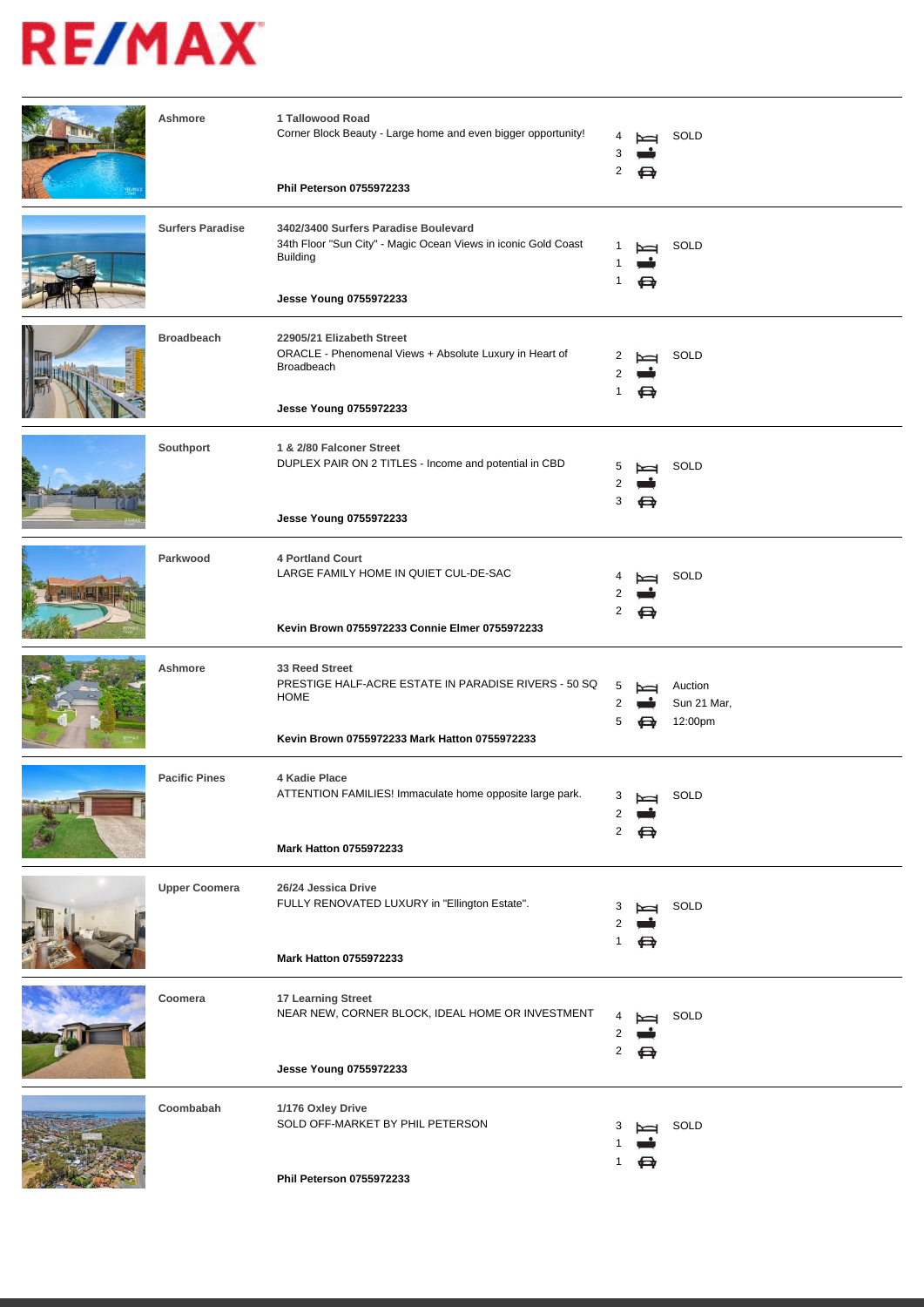| Southport               | 2/14-16 Terrigal Crescent<br>AS NEW INSIDE - AWESOME LOCATION IN BOUTIQUE<br><b>COMPLEX</b><br>Jesse Young 0755972233                | З<br>2 | ⇔      | SOLD |
|-------------------------|--------------------------------------------------------------------------------------------------------------------------------------|--------|--------|------|
| <b>COOMERA</b>          | 9 Valda Avenue<br>WALK TO SCHOOL & SHOPS - Ideal ready-made investment or<br>home<br>Kevin Brown 0755972233 Phil Peterson 0755972233 | 4<br>2 | ⇔      | SOLD |
| Southport               | 3 College Avenue<br>URBAN OASIS - Luxury Queenslander in TSS Pocket<br>Kevin Brown 0755972233 Jesse Young 0755972233                 | 2      | ⇔      | SOLD |
| Labrador                | 9/54 Frank Street<br>RED HOT INVESTMENT PRICED TO SELL<br><b>Marie Erasmus 07 5597 2233</b>                                          | 1      | ⇔      | SOLD |
| <b>Varsity Lakes</b>    | 144/1-7 Moores Cr<br>BRILLIANT INVESTMENT IN THE HEART OF VARSITY LAKES -<br>WALK TO BOND UNI<br>Eric Wittenberg 0755972233          | 1      | ⇔      | SOLD |
| Ashmore                 | 10/206 Cotlew Street<br>ELEVATED, EXECUTIVE-STYLE TOWNHOME IN<br>SOUGHT-AFTER SPOT<br>Kevin Brown 0755972233 Mark Hatton 0755972233  | 3<br>2 | I<br>⇔ | SOLD |
| Coombabah               | 2/176 Oxley Drive<br>SOLD FOR OVER ASKING PRICE by Phil Peterson<br>Phil Peterson 0755972233                                         | 3      |        | SOLD |
| Southport               | 74/97 Edmund Rice Drive<br>Lowset Villa with Private Entertainment Area & Small Garden<br><b>Marie Erasmus 07 5597 2233</b>          | 2      |        | SOLD |
| <b>Surfers Paradise</b> | 52/5 Admiralty Drive<br>UNDER CONTRACT<br>Kevin Brown 0755972233 Phil Peterson 0755972233                                            |        |        | SOLD |
| <b>Sanctuary Cove</b>   | 2627 The Address<br>LAKEFRONT IN SECURE SANCTUARY COVE ESTATE<br>Jesse Young 0755972233                                              | 2      |        | SOLD |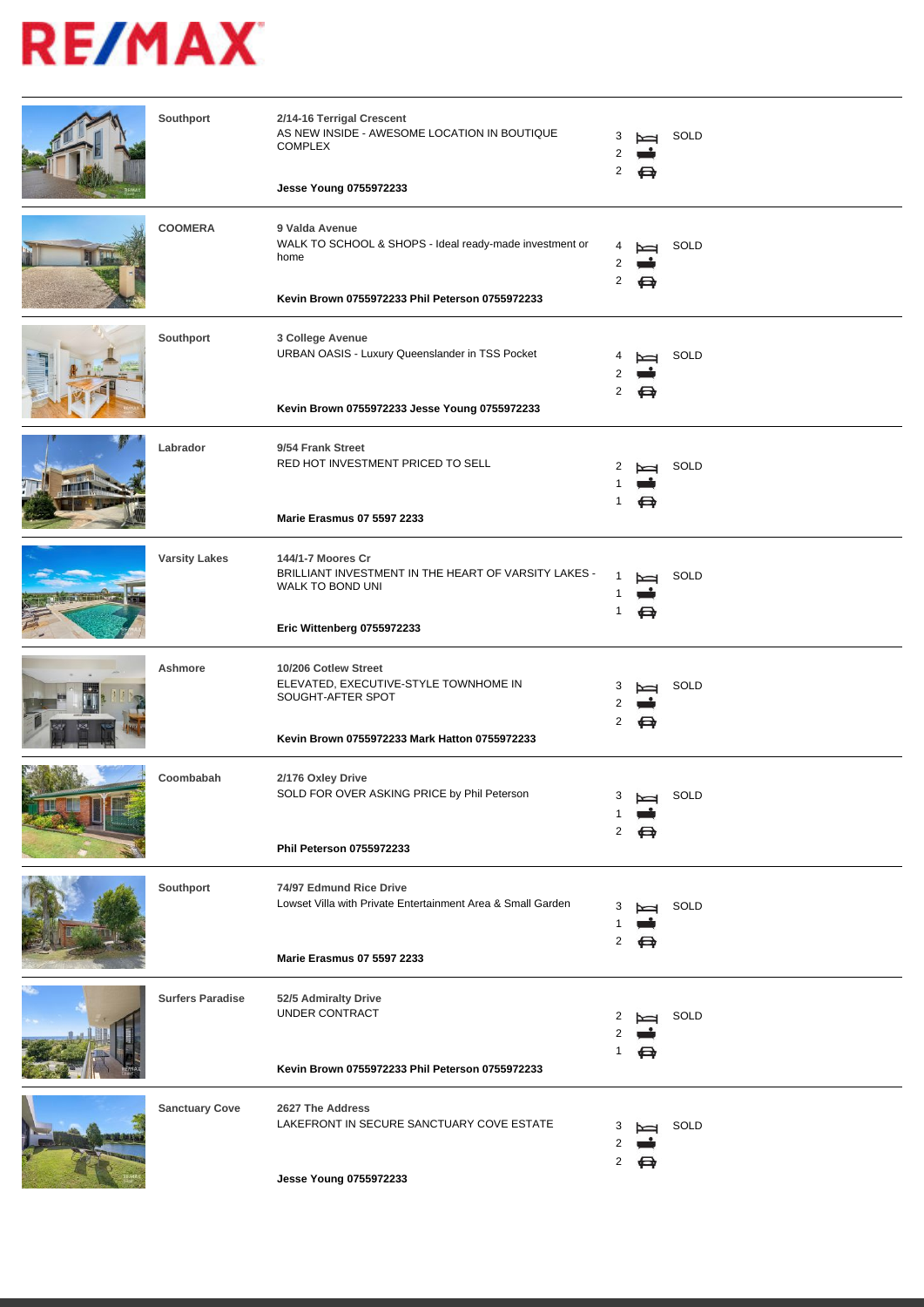| <b>Surfers Paradise</b> | 12/4-6 Northcliffe Terrace<br>UNDER CONTRACT AUCTION CANCELLED<br>Kevin Brown 0755972233 Phil Peterson 0755972233                                                               | З<br>2      | ⇔                  | SOLD                         |
|-------------------------|---------------------------------------------------------------------------------------------------------------------------------------------------------------------------------|-------------|--------------------|------------------------------|
| <b>Pacific Pines</b>    | 12 Elimbah Street<br>ATTENTION FAMILIES! LARGE 32SQ HOME IN QUIET<br>CUL-DE-SAC<br>Mark Hatton 0755972233                                                                       | 3           | ⇔                  | SOLD                         |
| Labrador                | 36/13-17 Brown Street<br>Great Investment Opportunity!<br>Marie Erasmus 07 5597 2233                                                                                            | 2<br>2      | ⇔                  | SOLD                         |
| <b>Surfers Paradise</b> | 17/78-80 Stanhill Drive<br>LUXURY CHEVRON ISLAND WITH SURFERS VIEW - MUST BE<br><b>SOLD</b><br>Kevin Brown 0755972233 Mark Hatton 0755972233                                    | 2           |                    | <b>SOLD</b>                  |
| Ashmore                 | 1 Yarradup Street<br>WALK TO SCHOOL/SHOPS/TRANSPORT - Motivated Sellers<br>Jesse Young 0755972233 Mark Hatton 0755972233                                                        | 3           |                    | SOLD                         |
| <b>Pacific Pines</b>    | 13 Gerard Street<br>ATT: INVESTORS / FIRST HOME BUYERS!! AWESOME VALUE<br>IN SUPER HANDY LOCATION<br><b>Mark Hatton 0755972233</b>                                              | 4<br>2<br>2 | $\overline{}$<br>⇔ | SOLD                         |
| Southport               | 7/25 White Street<br>Southport Investment  Location!<br><b>Marie Erasmus 07 5597 2233</b>                                                                                       |             |                    | SOLD                         |
| <b>Biggera Waters</b>   | 706/15 Compass Drive<br>MUST BE SOLD - 2BRM + STUDY WITH PARKVIEWS - WALK<br>TO HARBOUR TOWN<br>Kevin Brown 0755972233 Phil Peterson 0755972233                                 | 3<br>2      | ⇔                  | SOLD                         |
| <b>Biggera Waters</b>   | 3/5 Taylor Street<br>** Open home cancelled this weekend ** SPECTACULAR: FREE<br>STANDING TRI-LEVEL TOWNHOME WITH WATER VIEW<br>Kevin Brown 0755972233 Phil Peterson 0755972233 | 3<br>2      | ⇔                  | Auction<br>Wed 5 Aug, 6:00pm |
| <b>Surfers Paradise</b> | 24/12 Paradise Island<br>SPECTACULAR WATERFRONT APARTMENT WITH SURFERS<br>VIEWS - "TIVOLI"<br>Phil Peterson 0755972233 Mark Hatton 0755972233                                   |             |                    | SOLD                         |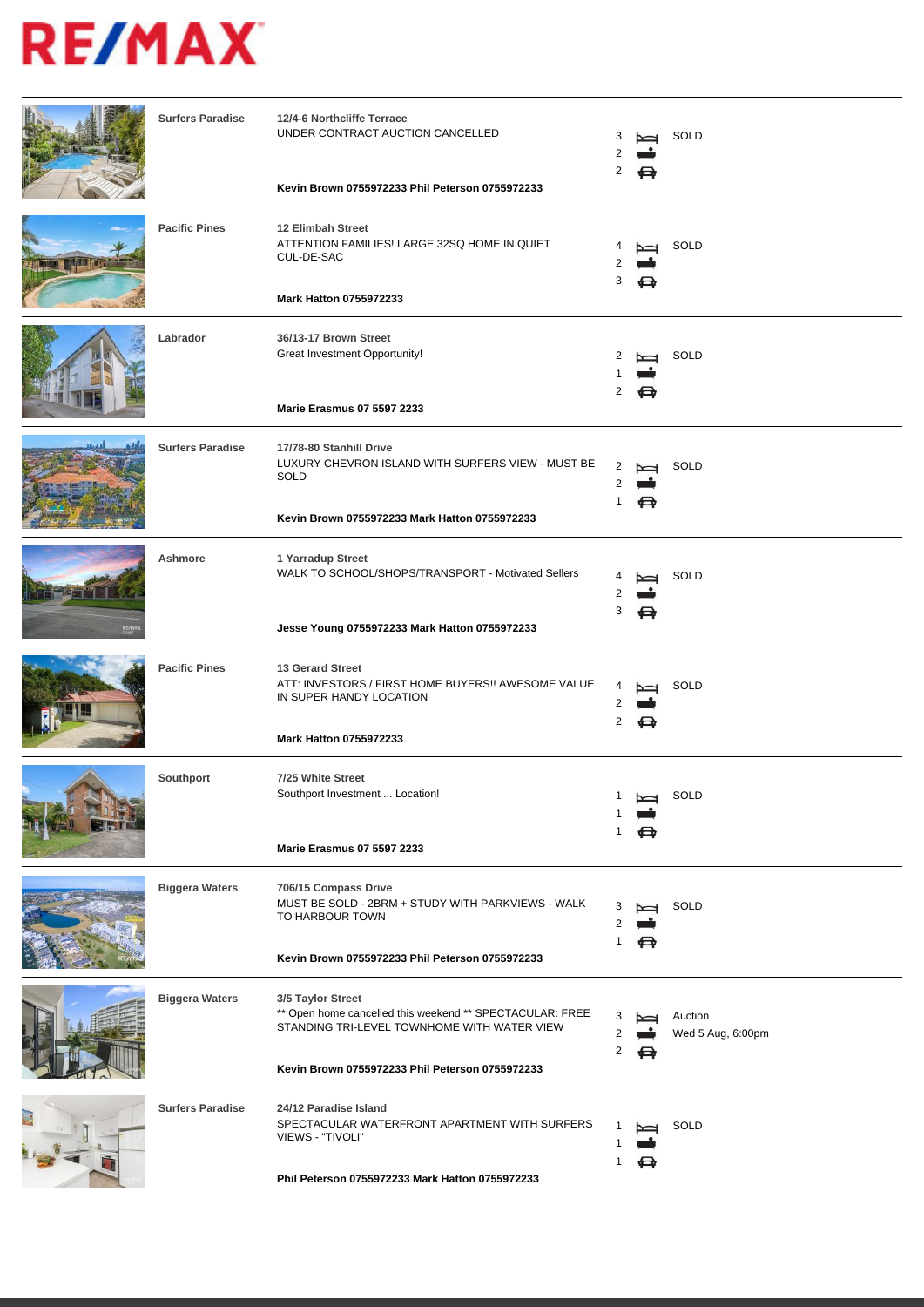|               | <b>BENOWA</b>           | 25/35 ST KEVINS Avenue<br>LUXURY VILLA IN SOUGHT AFTER COMPLEX - MUST BE<br>SOLD<br>Mark Hatton 0755972233 Chris Erasmus 07 5597 2233             | 1           | ⇔      | SOLD                          |
|---------------|-------------------------|---------------------------------------------------------------------------------------------------------------------------------------------------|-------------|--------|-------------------------------|
|               | <b>Surfers Paradise</b> | 8/12 Paradise Island<br>RIVERFRONT WITH CITY VIEWS - Blissful living at Tivoli<br>Apartments<br>Kevin Brown 0755972233                            |             | N<br>⇔ | SOLD                          |
|               | <b>VARSITY LAKES</b>    | 20/228 Varsity Parade<br>MOTIVATED SELLER - Fabulous Investment in Prime Varsity<br>Location<br>Eric Wittenberg 0755972233                        | -1          | Z<br>⇔ | SOLD                          |
|               | Robina                  | 8 Aspendale Place<br>942m2 BLOCK - 5 MIN WALK TO ROBINA TOWN CENTRE<br>Jesse Young 0755972233                                                     | 3<br>2      |        | SOLD                          |
|               | <b>Runaway Bay</b>      | 1/36 Markham Avenue<br>MODERN DUPLEX IN PRESTIGIOUS LOCATION - WALK TO<br>WATER (No body corp)<br>Kevin Brown 0755972233 Phil Peterson 0755972233 | 2<br>2      | ⇔      | SOLD                          |
|               | Miami                   | 1/21 Adams Avenue<br>Large Miami Duplex. No body corp<br>Kevin Brown 0755972233 Phil Peterson 0755972233                                          | 3<br>1      | ⇔      | SOLD                          |
| $\frac{1}{2}$ | <b>Hope Island</b>      | 23 Park Cove Boulevard<br>Large Waterfront Family Home on Wide Water - MUST BE SOLD<br>Jesse Young 0755972233 Phil Peterson 0755972233            | 4<br>2      | N<br>⇔ | Auction<br>Thu 12 Mar, 5:30pm |
|               | Ashmore                 | 34 Reed Street<br>AUCTION TONIGHT : PRESTIGE HALF-ACRE ESTATE IN<br>PARADISE RIVERS - 54 SQ HOME<br>Kevin Brown 0755972233 Jesse Young 0755972233 | 4           | ⇔      | Auction<br>Thu 13 Feb, 6:00pm |
|               | <b>Biggera Waters</b>   | 2/51 Ashbourne Terrace<br>Large Townhome MAKE AN OFFER<br>Kevin Brown 0755972233 Jesse Young 0755972233                                           | 3           | ⇔      | Auction<br>Thu 30 Jan, 6:00pm |
|               | <b>Hope Island</b>      | 45 Park Cove Boulevard<br>NEAR NEW LUXURY TRI-LEVEL TERRACE HOME - No Body<br>Corp<br>Jesse Young 0755972233                                      | 3<br>2<br>2 | ⇔      | Auction<br>Thu 30 Jan, 6:00pm |